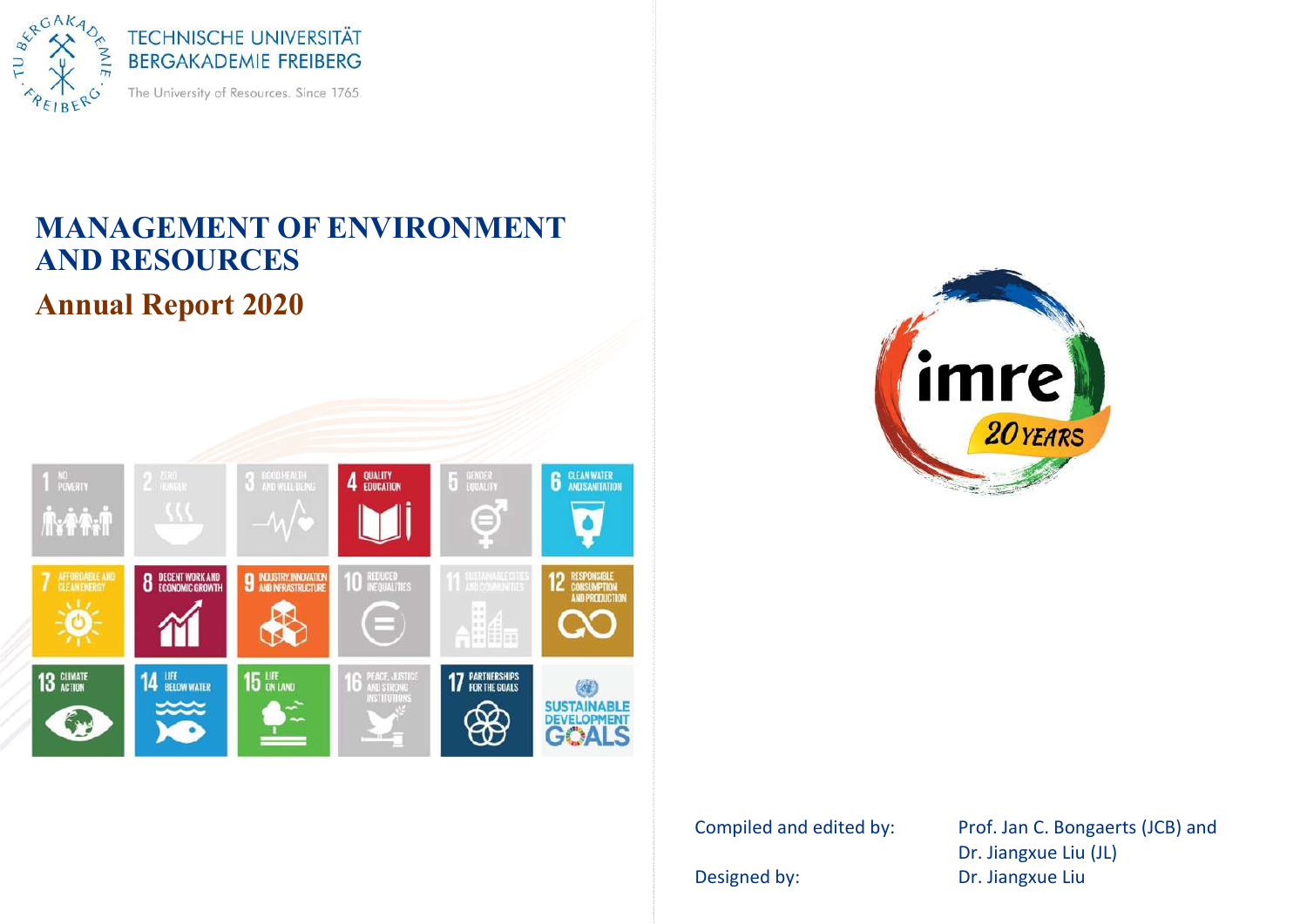# **Table of Contents**

| <b>Foreword</b>                | 1  |
|--------------------------------|----|
| <b>Projects</b>                | 3  |
| <b>Teaching activities</b>     | 9  |
| <b>Research</b>                | 12 |
| <b>Alumni activities</b>       | 21 |
| <b>Outlook into the future</b> | 26 |

## Head of the Chair of Environment and Resources Management (URM)

Prof. Jan C. Bongaerts

**URM TEAM** 

Research Associate Dr. Jiangxue Liu

Research Associate M. Sc. Katharina Rosin







#### Contact:

Prof. Jan C. Bongaerts: j-b.bongaerts@ioez.tu-freiberg.de Dr. Jiangxue Liu: jiangxue.liu@bwl.tu-freiberg.de M.Sc. Katharina Rosin: katharina.rosin@bwl.tu-freiberg.de Institut of Mining at TU Bergakademie Freiberg Gustav-Zeuner Str. 1a, 09596 Freiberg, Germany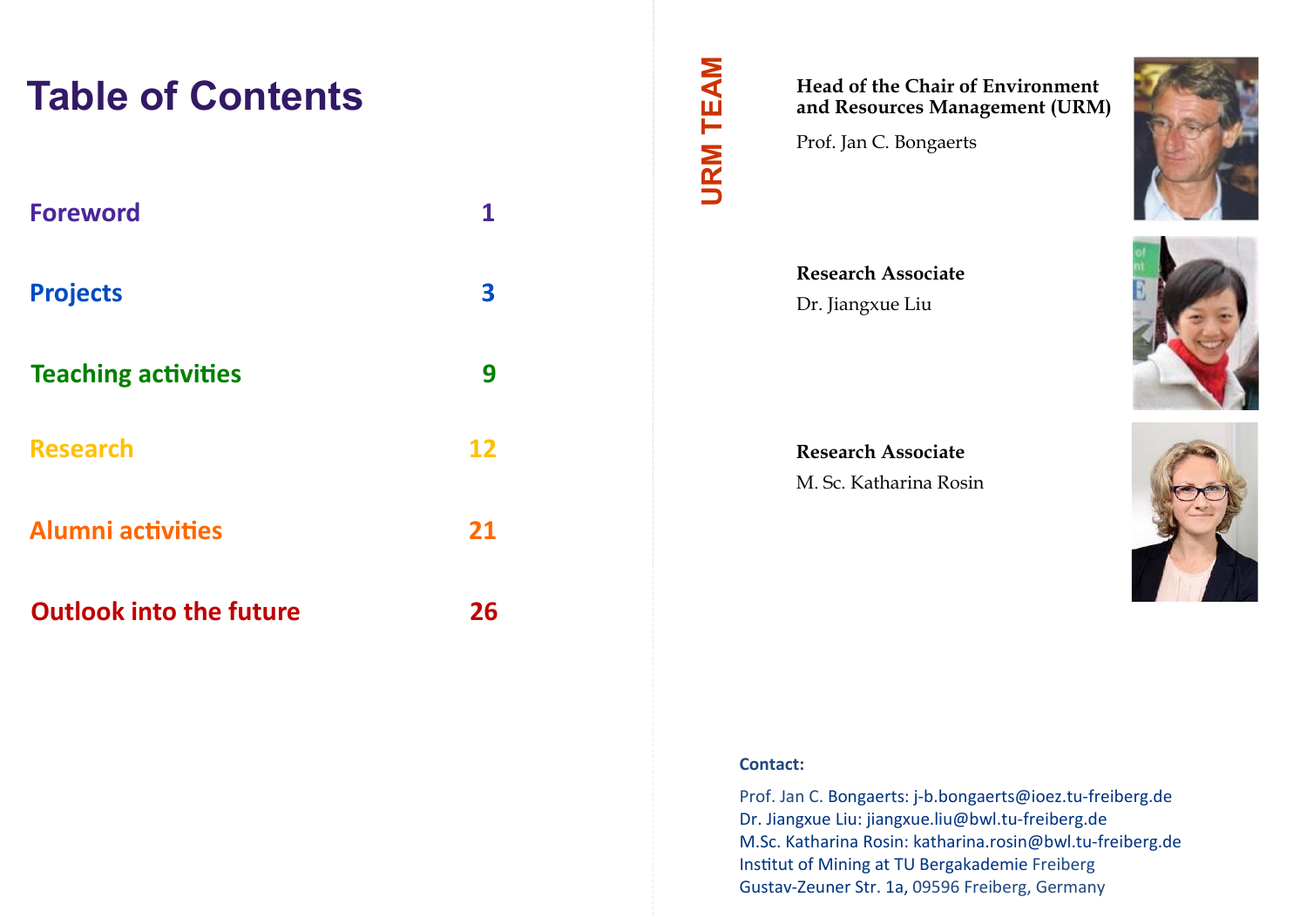# Foreword

2020 has been an exceptional vear for us from 6 March until the end. Within weeks, it became clear that the plan for the year had to be completely abandoned and changed inasmuch as possible. Instead of meetings in person, we went online, many activities became virtual and we became digitized. Here is a list of activities which did not take place:

- Fact finding mission to Senegal to identify possibilities of cooperation with the University of Dakar, especially the Department of Geology
- Fact finding mission to Cameroon to identify possibilities of cooperation on education and research in environmental sciences with selected universities
- Special DAAD Alumni seminar on photovoltaics in Freiberg with a group visit to Intersolar Europe in Munich
- Summer school for CEMEREM students of Taita Taveta University

(Kenva) in Germany (it was replaced by a "Winters school" in Kenva

- Participation in the annual "Business meets Africa" conference in Chemnitz (it was cancelled in June, rescheduled for October and cancelled again)
- The annual Young Scientists Conference of National Mining University of Sankt Petersburg in June (it was organized online) and JCB was a Jury Member of one of the sessions
- DAAD Alumni seminar on Small scale mining at the National University of Technology in Dnipropetrovsk
- Teacher and student exchanges between TU Bergakademie Freiberg, Hochschule für Technik und Wirtschaft Dresden. Hochschule Zittau-Görlitz and Taita Taveta University (TTU) in the framework of the CEMEREM Project
- Several meetings such as the kickoff meeting of EURECA-PRO at the Silesian University of Technology in Gliwice (it was organized online), the monthly CEMEREM Project meetings of the German partners and key CEMEREM meetings with all partners, including TTU (all online)
- BBQ parties in the garden of Prof. Bongaerts

• Christmas party in the house of Prof. Bongaerts

Instead of deploring that situation, we have adapted our working methods to the new situation by working from home and expanding our digitized activities. This has helped to keep personal contacts but it does not replace meetings in person. We look forward to normalized conditions again some time in 2021.



Freiberg, Photo took by Yi Lin (IMRE 2004) during the IMRE 20 Years Celehration in 2019

2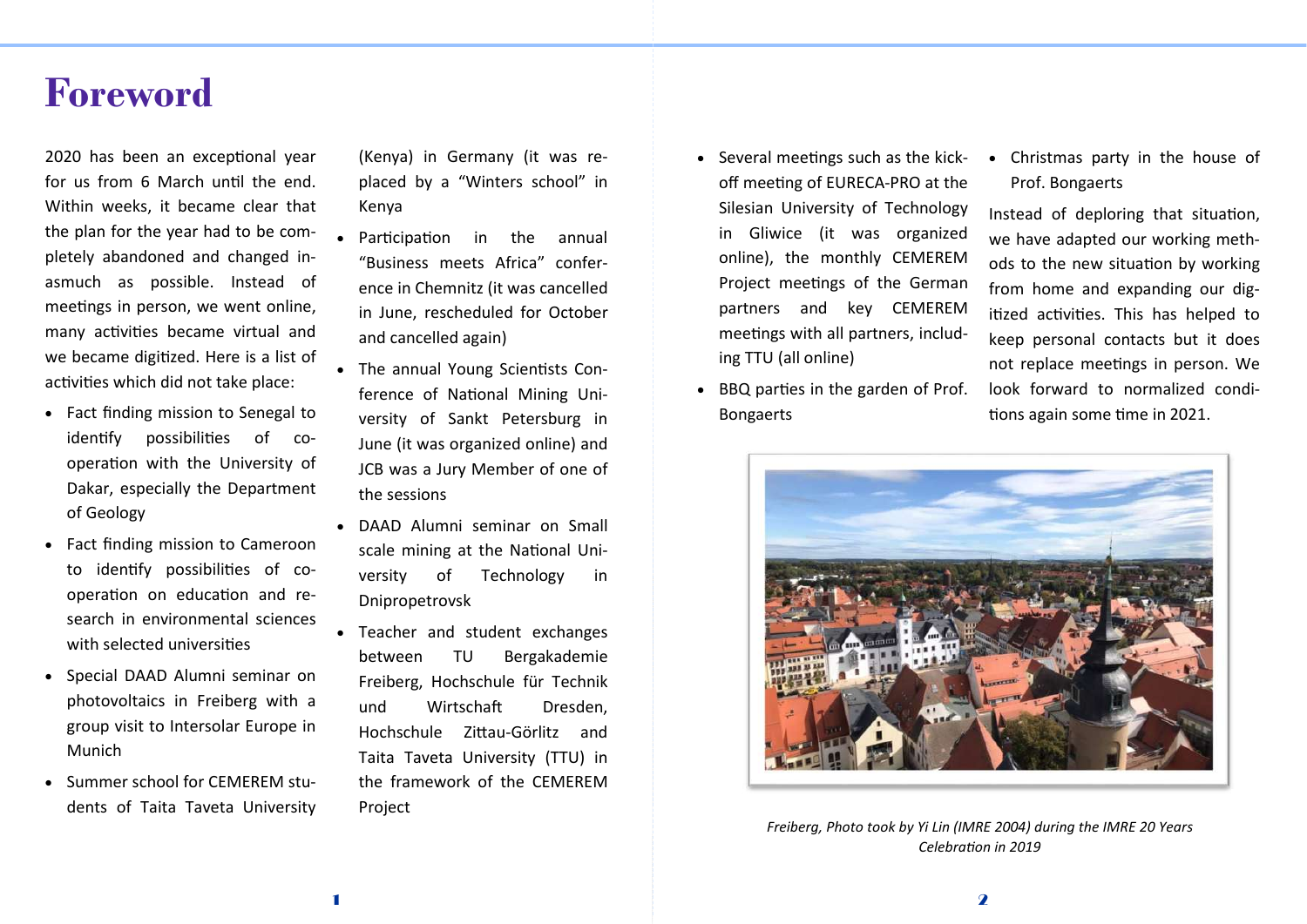## CEMEREM Project

The CEMEREM project, established as a consortium of Taita Taveta University (TTU) in Kenya, University of Applied Sciences Dresden (Hochschule für Technik und Wirtschaft Dresden (HTWD)) and TU Bergakademie Freiberg, was launched in May of 2016. The project seeks to establish a DAAD African on Mining, Environmental and Resources Management in Partnership between Kenya and Germany. CEMEREM's overarching objective consists in a contribution to a sustainable development of the natural resources sector in Kenya and East Africa.

After 5 years development, these goals of CEMEREM have been



• Curricula have been reviewed and new study programmes have heen established with the assistance of the German partners.

achieved as follows:

- The infrastructure and research capacity at CEMEREM has significantly improved.
- Centre of Excellence for Education Capacity building was in progress. Most courses of the new established study programmes were covered by TTU lecturers.
	- Contacts with government and industry have been enhanced.
	- A project and quality management has been established.
	- A sustainable concept has been developed.



Main Campus of Taita Taveta University

## Visit of a German Delegation to TTU

A delegation from Germany including Prof. Jan Bongaerts, Erik Ferchau, biogas researcher of TU Bergakademie Freiberg, Susanna Kettner, CEMEREM Co-ordinator of HTWD. Prof. Knut Schmidtke, Professor of Organic Farming of HTWD, Marion Ulrich, Project Administrator of HTWD, Sieghart Hädicke, technical director of faculty Agriculture/ Environment/Chemistry of HTWD. travelled to TTU.

27 February An ideas brainstorming workshop took place at TTU Voi, Kenya. 57 participants, including staff, researchers, experts and students in different fields attended the workshop. The purpose of the brainstorming workshop was to raise and collect innovative ideas for the continuation of the CEMEREM project for the vears  $2021 - 2025$ .

 $28$  February – 08 March The delegation travelled to the School of Agriculture, Earth and Environmental Sciences (SAEES) to complete the installation of Agro PV and Biogas plants (see page 5, 6). Prof. Knut Schmidtke gave a lecture on "Biological Cultivation" at SAEES.



Ideas Brainstormina Workshop



Measurement of biogas in the gas laboratory



Installation of the soil moisture sensor for the Agro PV project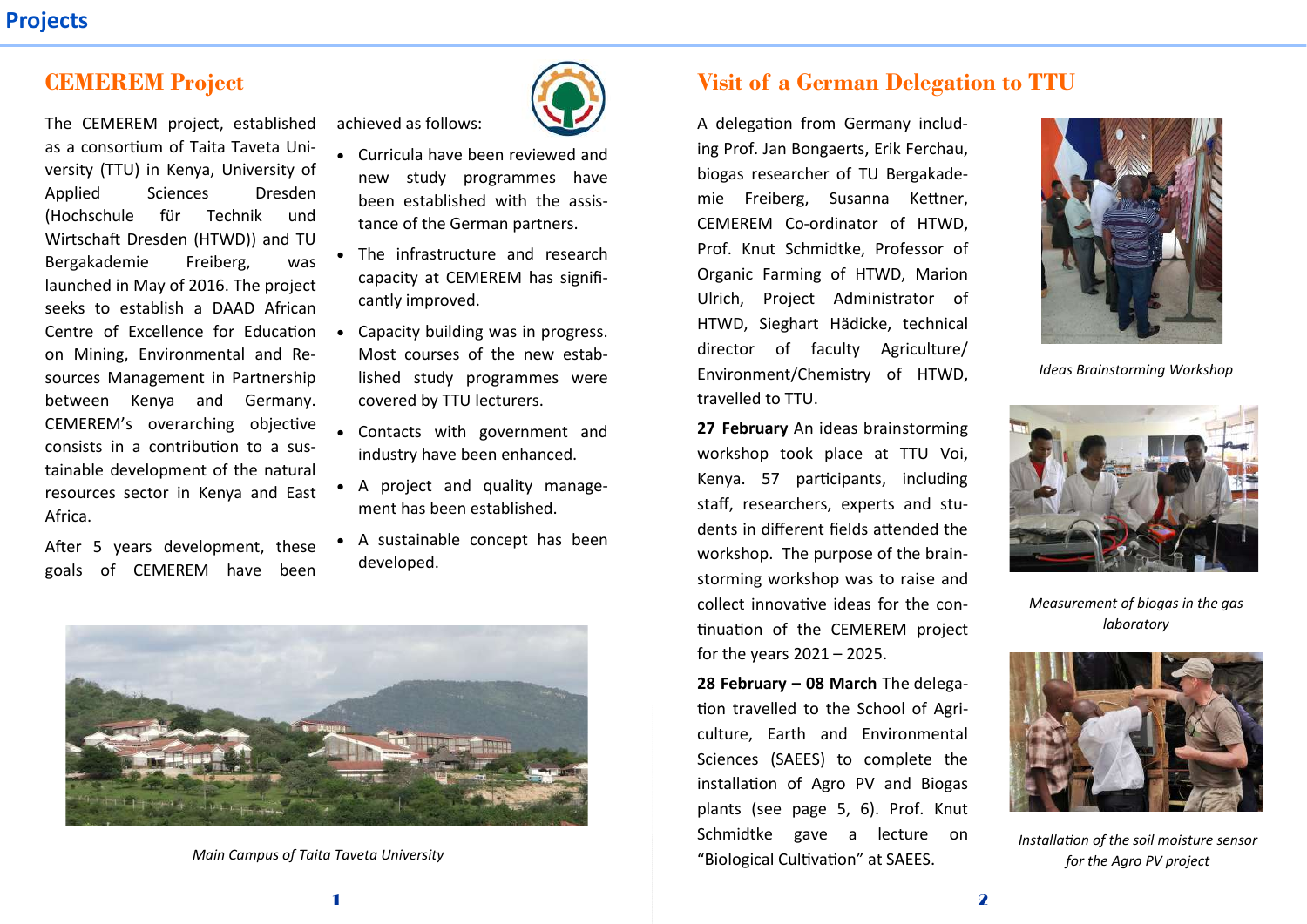### Summer School 2020

16 – 21 November Forty teachers and students of TTU attended the CEMEREM summer school.

Since 2017, summer schools were held in Germany but, due to the COVID-19 pandemic, this year's summer school was held in Kenya. The theme of the summer school in 2020 was "sustainable mining and the food-energy-water nexus".

Sustainable mining refers to the production of mineral products without exhaustion or by considering the next generation that will still benefit from the same mineral products. The Summer School began on the  $16<sup>th</sup>$  of November 2020 with keynote speeches by the Deputy Vice-

Chancellors and the Vice-Chancellor of the University. More presentations were made by various invited guests to identify specific issues surrounding mining operations and possible solutions. In the following days, participants visited CEMEREM laboratories of TTU, presented their research posters, heard lectures by various experts on mining and the environment and went on several excursions to artisanal mines, a mine rehabilitation site, a crater lake and a wildlife sanctuary. Especially the field excursions and lectures were important for practical learning and participants had the opportunity to visit places they had never been to hefore.



 $2 - 7$  March The Digital Initiative for African Centres of Excellence (DIGI-FACE) is a cooperation project between a network of German and African Universities under the leadership of the University of Kehl in Germany. The German Academic Exchange Service (DAAD) funds this initiative with support from the German Federal Foreign Office (AA). DIGI -FACE aims to strengthen the African Excellence Network via the development of appropriate and userfriendly electronic and blended learning modules and digital tools, so that geographically separated participants become part of a community of learners and practitioners for interactive digital learning progress and reflexive research supervision.

The kick-off-meeting of the DIGI-FACE project was hosted by the Nelson Mandela University in Port Elizabeth in cooperation with University of Kehl. CEMEREM was represented by Prof. Jan C. Bongaerts (CEMEREM Project Leader, TU BAF), Prof. Kiptanui Arap Too (CEMEREM Project Coordinator, TTU), Dr. Nicholas Muthama (CEMEREM Project Manager, TTU) and Mr. Kibwana Zamani (ICT Manager, TTU). CEMEREM now participates in the DIGIFACE Project by exploring the best ways to utilize its outcomes to enhance teaching with a specific focus on STEM.





Left: Visit to the Machine-Cut Stone Quarry in Taita Right: Visit to the Mwaluganje Elephant Sanctuary Kwale



Group photo of participants of DIGI-FACE Kick-Off Meeting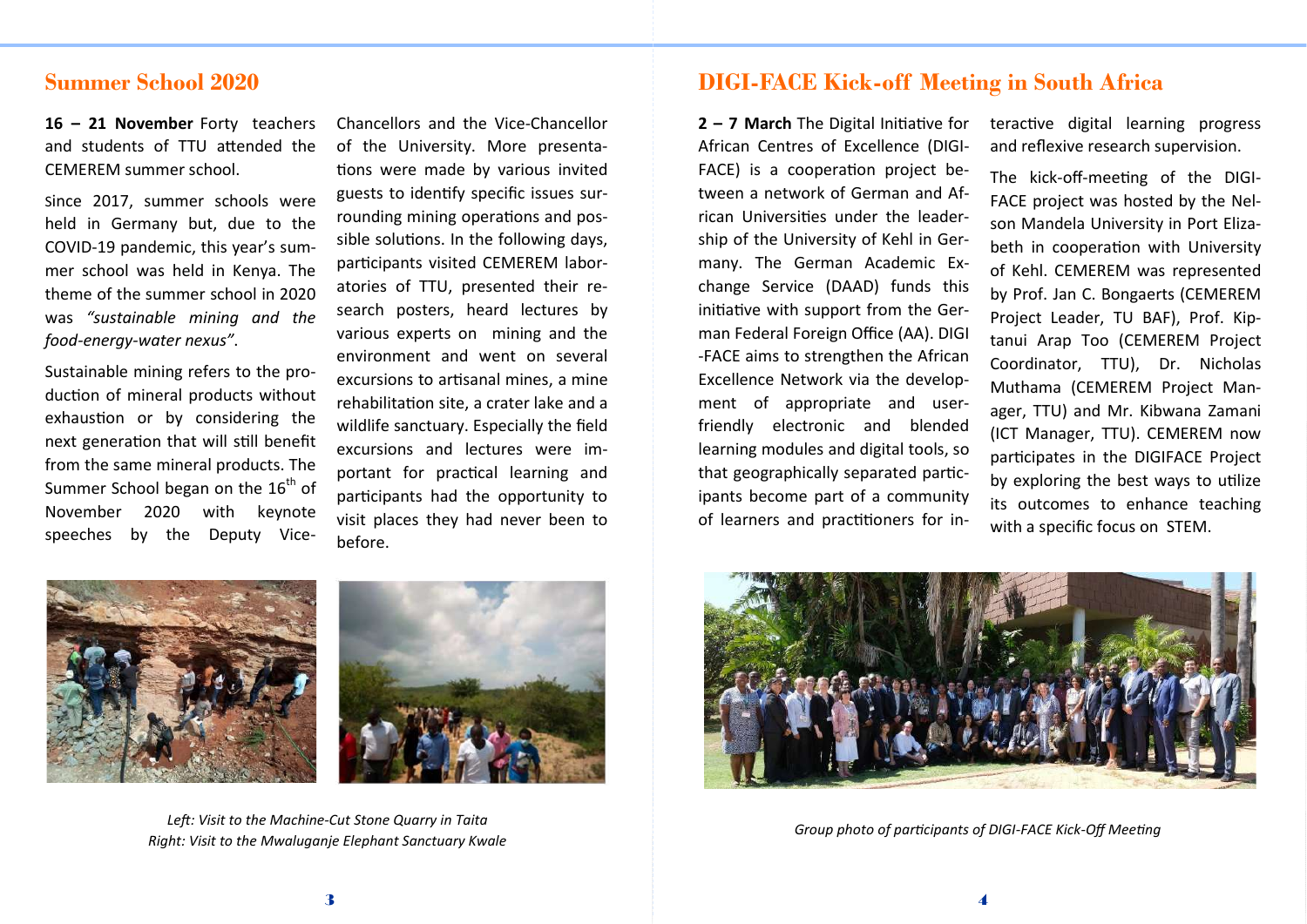### CEMEREM Pilot Projects

#### **Smart Biogas project**

The biogas project's aim is to foster scientific exchange between the project partners and transfer technology to the local communities. Kenyans must be enabled to reduce the impact of energy costs by using renewable energy technologies with own resources for a sustainable energy supply with protection of the environment as required under the laws of local and federal government. In 2018, four plants have been installed at the TTU main campus and at the campus of the School of Agricultural, Earth and Environmental Science

#### Macadamia Nut Cracker Project

As a result of initial request from SAEES, a project was started up at TU Bergakademie Freiberg with the intention to develop a nut cracking machine, especially for macadamia nuts which are characterized by a very hard shell which cannot be opened with existing devices. In Freiberg several tests with different principles were made before one promising principle was selected. This was again tested in a pilot scheme and, finally, a pilot machine has been built which meets all requirements: high availability. little

![](_page_5_Picture_5.jpeg)

(SAEES) in nearby Ngerenyi. One of them is using in the chemistry laboratory for training students and research. Another one is used in the kitchen for the processing of kitchen waste and other biomass. The other two will become operational in 2021.

![](_page_5_Picture_7.jpeg)

damages to the nuts, easy operation and robust engineering. Professor Kröger, who developed the machine, visited TTU and a Nut treatment factory in Kenya to identify potentials for manufacturing the machine on a commercial basis.

#### Agro-Photovoltaics

The Agro PV project was started up at SAEES (School of Agriculture, Earth and Environmental Sciences) for investigation of different climatic and soil conditions for plant cultivation under solar panels. Since February 2019, twelve solar panels are installed above arable land to generate electricity and to modify cultivation conditions for crops through soil improvements, better water management and less evaporation. In addition, a weather station has been built for the measurement of the air temperature

#### Gemstone project

This new project aims at the design and implementation of a web based platform for the trading of locally mined gemstones which enables artisanal miners to entre in direct contact with their ultimate clients, i.e., cutters and polishers anywhere in the world. The platform is embedded in a virtual sales platform. It operates with a cloud and a blockchain technology, as follows:

1. Every individual mined raw gemstone is documented in the cloud.

![](_page_5_Picture_14.jpeg)

and humidity, the radiation intensity and the precipitation. Three Bachelor students and a Postdoc of the SAFFS were trained to maintain the measurement system and set up a database of the measurement.

![](_page_5_Picture_16.jpeg)

- 2. Interested buyers can place bids
- 3. Agreements on sales are equally are individualized and uniquely documented and traceable with the blockchain technology.

First analytical steps were taken to design the internet platform and select appropriate software.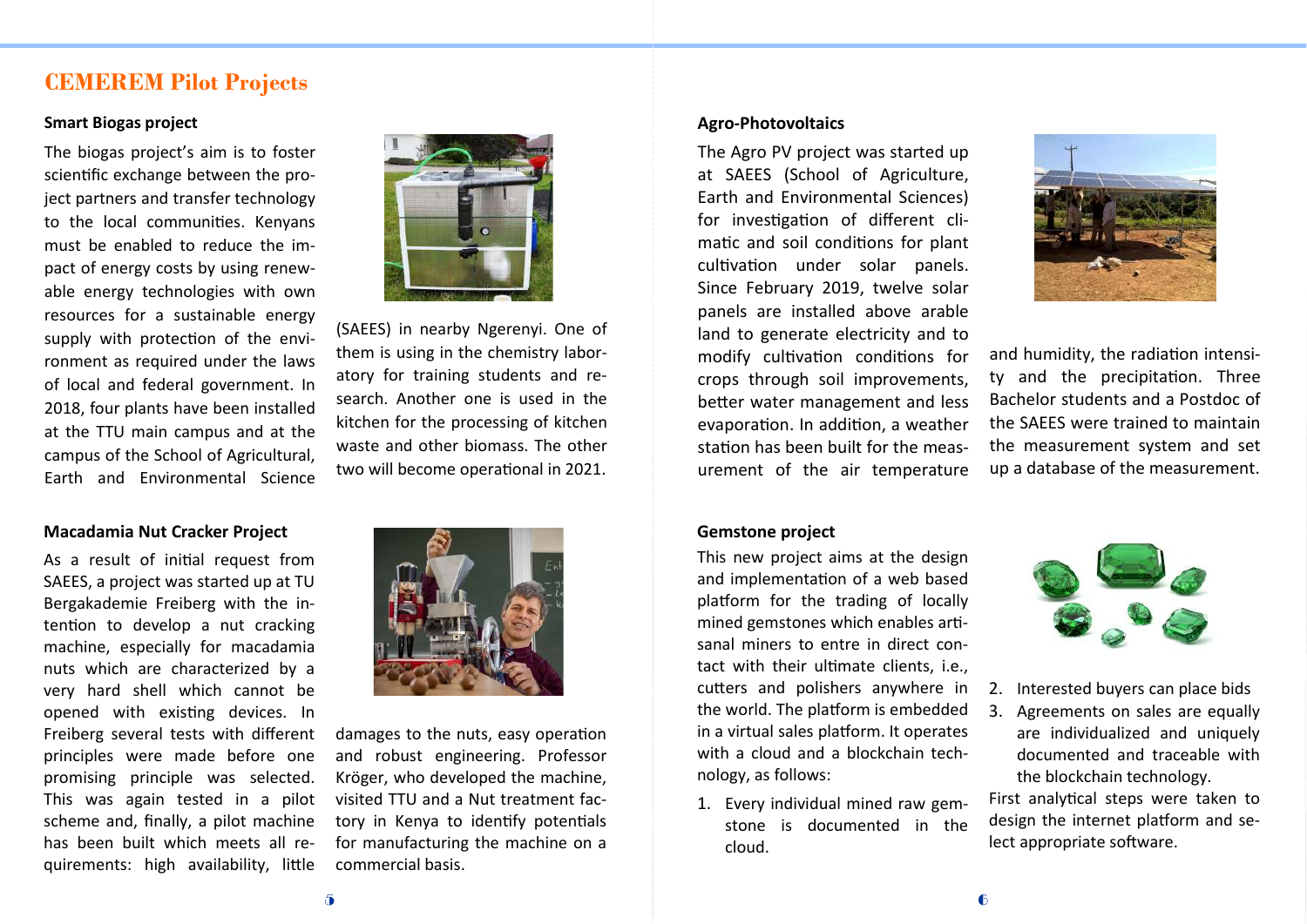## EURECA-PRO

Together with five partners in Austria, Greece, Poland, Romania und Spain, two Saxon higher education institutions in Freiberg und Mittweida have been selected to join the "European Universities Initiative" proposed by the European Commission. A "European University Alliance Responsible Consumption and Production (EURECA-PRO)" will receive up to  $\xi$ 5 million from the Erasmus+ programme and up to  $\epsilon$ 2 million from the Horizon 2020 programme for three years to start implementing their plans and pave the way for other higher education institutions across the EU to follow.

The common goal of the seven EURECA-PRO-partners is to further develop research and study activities within the field of responsible consumption and production associated with goal 12 of the United Nations sustainable development goals (Envision 2030). In the long term, the partners in the alliance plan to form a virtual and integrated European Campus.

The other partners are Montanuniversität Leoben (proiect lead). Silesian University of Technology, Tech-

# **NUEURECA-PRO**

nical University of Crete (Chania). Universidad de Leon and University of Petrosani

Prof. Bongaerts participated in the final meeting for the preparation of the proposal in Vienna on 5 and 6 February 2020.

In the fall, Montanuniversität reported a positive vote by the EU selection committee (with a very high ranking) and the project has started. Contracts have been signed, the kickoff meeting took place online on 12 and 13 November and a meeting on the design of the website and the logo, organized by University of Petrosani, took place on December 2. TU Bergakademie Freiberg is responsible for Work Package 2 which deals with the installation and implementation of a new study programme at all three levels: BSc, MSc and PhD.

![](_page_6_Picture_8.jpeg)

Kick-Off Meeting at Montanuni Leoben (Copyright: Montanuni Leoben)

## RockFeel

After completion of the InnoCrush research project on highly selective mining methods in the summer, in October, a new project under the name of "Rockfeel" was started up to implement some outcomes. Its main purpose is to develop intelligent sensors for mechanical cutting machines in mining and construction engineering. In combination with new software, these sensors will enable the design of an analysis system for the classification of rock stability, the differentiation between host rock and ore in mining and the reduction of cutting tool wear. If successful, intelligent mechanical cutting can replace traditional drilling and blasting, saving energy and waste rock handling and improving environmental performance through reduced noise and dust. The intended outcomes of the project are a prototype with proprietary software for market entry and the start-up of a company. The project is funded by the German Federal Ministry for Economic Affairs and Energy (BMWi). The University's SAXEED start-up network will become involved.

![](_page_6_Picture_12.jpeg)

First steps to establish the project steps (process design, sensorics, data analysis) and the integration of partner companies for testing the new technology have been taken. Katharina Rosin will be responsible for marketing and the acquisition of further funding.

![](_page_6_Picture_14.jpeg)

Project team, from left: Katharina Rosin, Dr. Taras Shepel, Dr. Jörg Bretschneider, Prof. Carsten Drebenstedt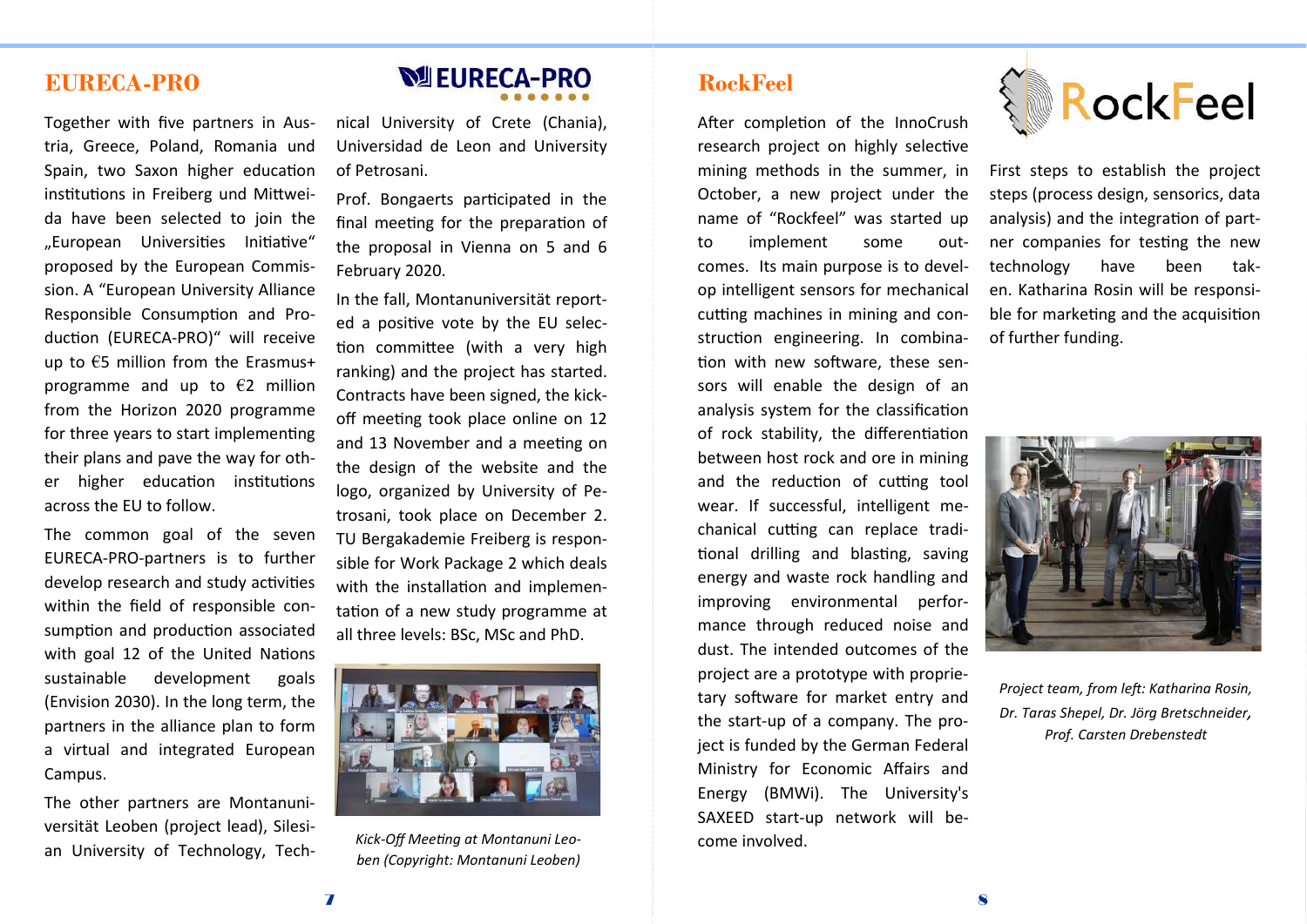## Teaching at TU Bergakademie Freiberg

As in earlier years, Prof. Bongaserts has taught three courses for international students in mining, groundwater management and a few other study programmes. Obviously, all classes were taught online. This has been a challenge for students and teacher alike. Information and Communication Technology enables a lot of possibilities, but it does not replace the classroom atmosphere. It also requires different teaching and learning skills. The transfer of information and knowledge is based on voice communication supported by slides and videos. That may seem similar to class room teaching, but many other communication elements are missing: the body movements of the teacher, the observation if the students are interested. take notes, are bored and watch their mobile phones, switching between slides and blackboard writing and drawing (this will now be offered in online teaching), class discussions (difficult in online classrooms) and spontaneous questions and answers. There are also advantages: independence of geographical location and, at least in part, of time of the day, avoidance of travelling, easy uploading of teaching and learning materials and, eventually in the near future, systematic recording of classroom sessions as podcasts or videos.

![](_page_7_Picture_4.jpeg)

![](_page_7_Picture_5.jpeg)

Left: Prof. Bonagerts gave an online lecture Right: the lecture room at TU Bergakademie Freiberg

The near future will show us whether all that will lead to virtual universities without any daily presence of students "on-site" and whether new formats of study programmes will offered by consortia of several universities with heavy reliance on online teaching. (See EURECA-PRO below.) As for STEM education, will students learn – online – to command and control "robots" doing scientific experiments in physics. chemistry, metallurgical and other laboratories instead of being trained "on the job" by laboratory technicians? Will geoscientists no longer need to do geological excursions and, instead, analyse data transmitted by drones? There are many several such open questions.

The titles of the three courses are as follows:

- Licensing, expectations and stakeholder management (Summer Term)
- Management and Finance of Mining Operations along the Life Cvcle (Winter Term)
- Proiect and Contract Management (Winter Term)

# Short Course on Mining Economics for Professors and Experts in Afghanistan sponsored by GIZ

Within the framework of a long-term project offered to the Surface Mining Institute of TU Bergakademie Freiberg and initiated by GIZ, the German Technical Co-operation Agency, University Professors and experts in mining engineering in Afghanistan become educated and trained in all aspects of miming engineering. Visits to the country have

not been possible already for many years and the project has gone online well before the outbreak of the Corona Covid-19 pandemic. In the summer, JCB was asked by GIZ to organize a short online course on Mining Economics for the University Professors and mining experts. The course was offered in ten sessions from October 4 until October 11.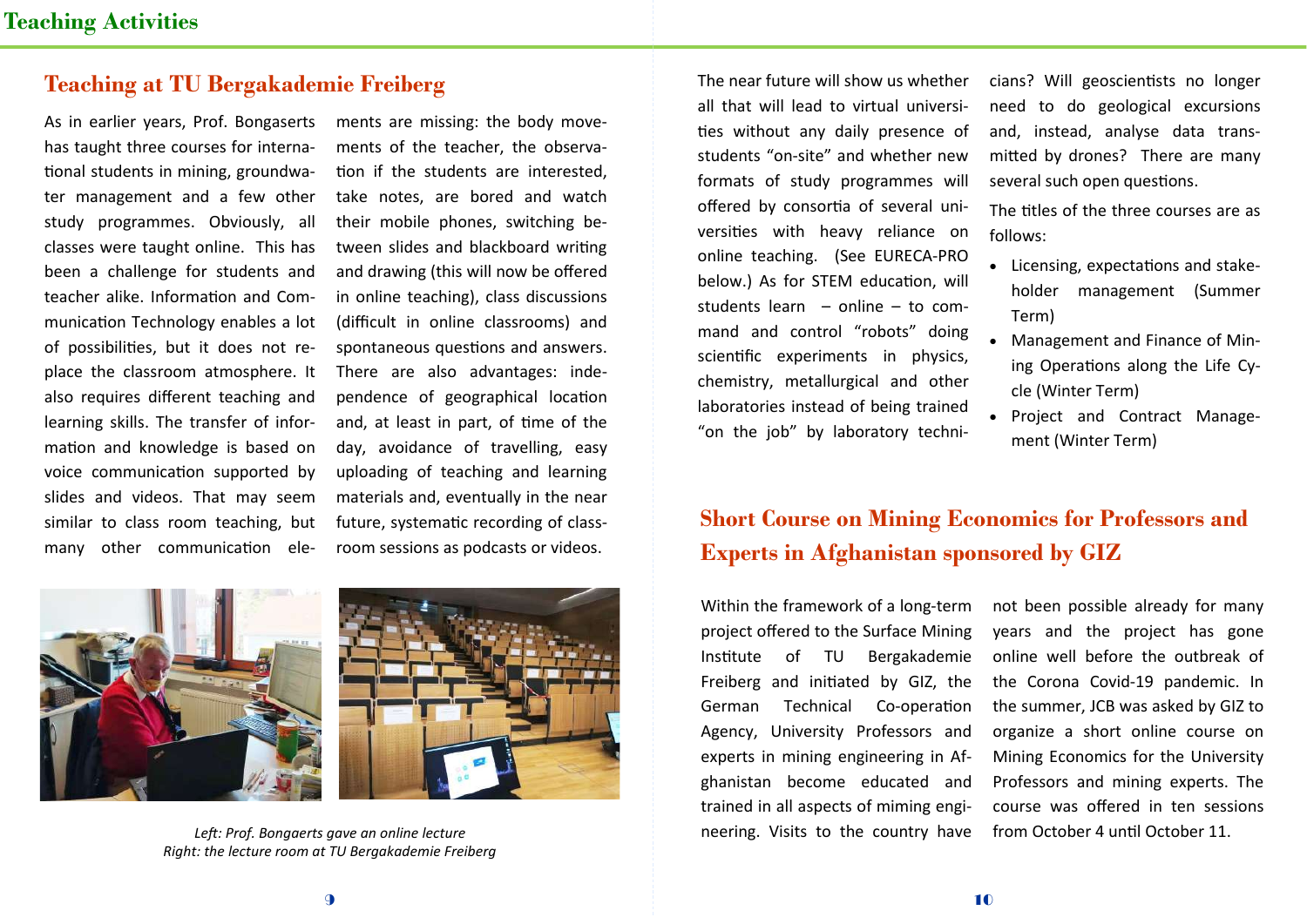## Guest Lecture SIR

Due to the Covid-19 pandemic, the lecture "Strategies of the International Resources Industries (SIR)" was given through distant learning methods for the first time of its 18vears history. Dr. Stefan Bartz, the guest lecturer of SIR since 2002, is also engaged in coal exit in Germany.

In February 2019 an advisory board of experts representing all relevant stakeholders in the German Energy Sector ("Coal Commission"), prepared a coal exit strategy. In July 2020, after a long controversy, the German Coal Phase-out Act was adopted. By 2038 at the latest, the use of coal for power generation is to be completely ended. However, the majority of plants will be closed already in the 2020s. This is a big challenge for companies in coal mining and power generation sectors.

![](_page_8_Picture_4.jpeg)

Dr. Stefan Bartz at the IMRE Alumni Seminar 2018 in Chengdu

The transition causes a tremendous workload. Mining strategies have to be revised with a focus on earlier mine closures. Existing mine rehabilitation plans are being changed. Decommissioning and dismantling of power plants must be prepared and put into execution. It is evident that this is far beyond a "business-asusual" situation.

![](_page_8_Picture_7.jpeg)

![](_page_8_Picture_8.jpeg)

Coal excavators of open pit mines will be decommissioned in the future (Copyright: Dr. Stefan Bartz)

#### 7 February: PhD Doctoral Degree awarded to Nicoleta Reinhardt

Resource Efficient Product Provision - Closing the resources loop for waste mobile phones and smartphones

The main obiective of the PhD proiect focuses on developing incentivebased approaches for the sustainable and resource-efficient provision of small electronic products and the exploitation of strategic and critical metals from electronic waste. The project has developed a simulation model to estimate the inventory and monetary value of strategic and critical metal inventories in selected electronic devices. The analysis indicates that traditional value creation combined with continuously increasing consumption, fast technological growth and short product lifecycles cannot be sustainable. The world

faces the need to shift towards more sustainable business models. This led to the development of Product Service Systems (PSS) to deliver new innovative business models and a closed supply chain for strategic and precious metals in small electronic products. The highest benefit of implementing a PSS system would be ensuring that the smartphones can be collected at the end of their use life and recycled, thereby reducing the need for primary mining, as well as the use life prolongation in comparison with the state of art.

Nicoleta Reinhardt works currently at the environmental office of Chemnitz dealing with issues of climate protection and climate resilience of the Chemnitz city.

![](_page_8_Picture_15.jpeg)

From left: Dr. Norman Pohl, Prof. Michael Höck, Nicoleta Reinhardt, Prof. Magnus Fröhling, Prof. Johannes Stephan, Prof. Carsten Felden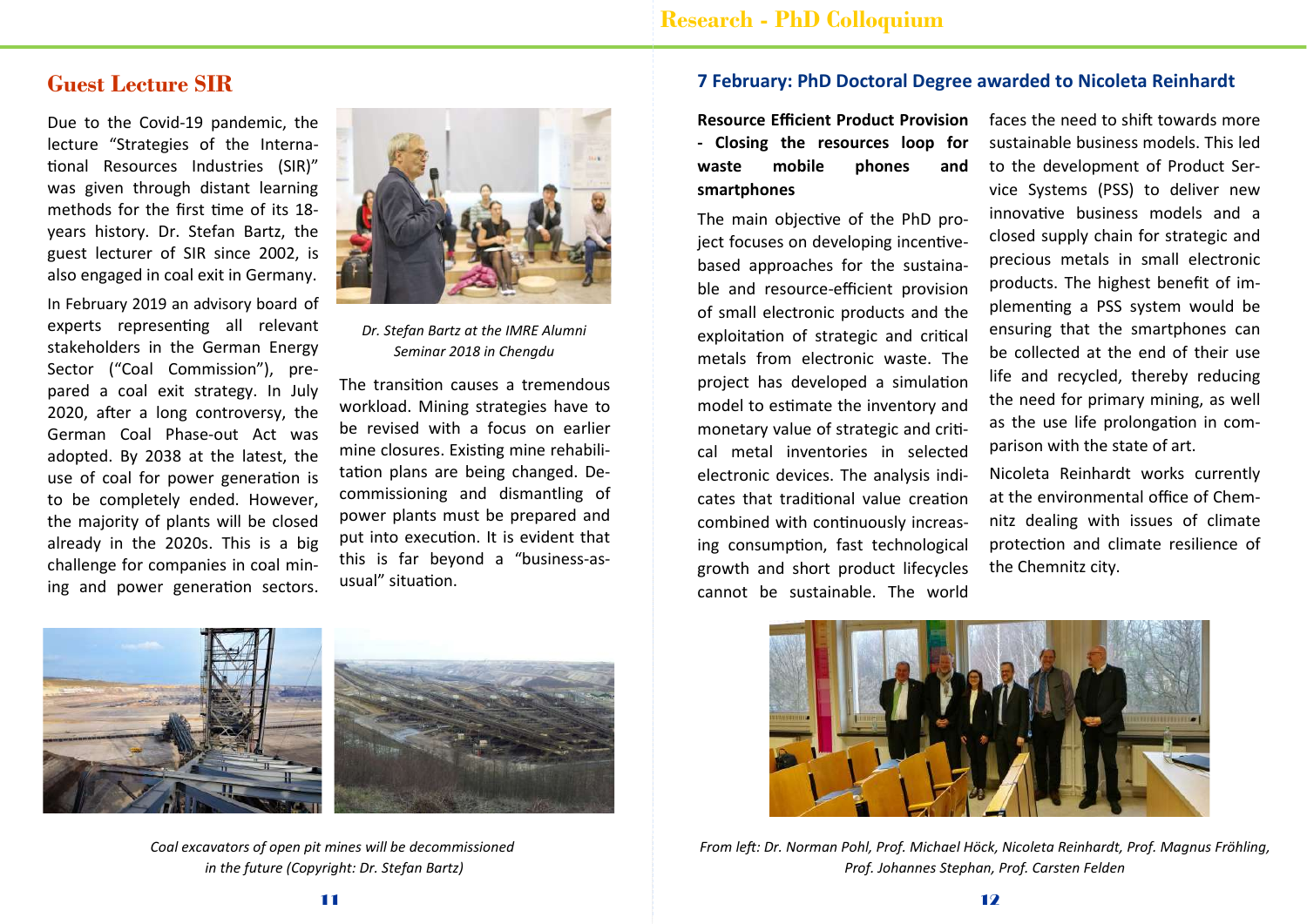#### 7 June: PhD Doctoral Degree awarded to Jan Pfeifer

Two hundred years of commodity cycles - Dynamics of the Metals & Mining Industry in light of Modern Portfolio Theory (MPT)

This thesis investigated if elements of MPT can be used to obtain deeper insights into aspects at the junction of corporate finance, mineral economics and economic geology. It showed that (i) naturally occurring ores act as diversified metal portfolios, (ii) commodity cycles for metals last between six and 20 years and depend on their usage pattern, (iii) over time different movements exist within the risk-return framework of MPT, which can be associated with expanding or consolidating economic conditions within the metal subsector, (iv) the behaviour of the safest and optimal portfolios through time can help to spot times of crises as well as times of exceptional high

returns for the Metals & Mining sector, (v) MPT findings can be used to improve resource development strategies with an inter-generational perspective, (vi) MPT in combination with commodity cycle insights show that specific metal shortages recur at the same industrial cycle stages during different technological epochs. This exploratory study provides therewith fundamentally new insights on the behaviour and dynamics of the Metals & Mining industry in the context of historical facts and can help to better anticipate future developments of it.

Jan Pfeifer has returned to Canada and he is now the engagement manager of Hatch, a leading engineering consultancy company operating in the mining, energy, infrastructure, digital, and investments sectors.

![](_page_9_Picture_5.jpeg)

In the front row, from left: Prof. Helmut Schaeben, Jan Pfeifer, Prof. Jan C. Bongaerts

#### 12 June: PhD Doctoral Degree awarded to Kateryna Pollack

#### Implementation of Renewable Energy into the Mining Industry

The PhD project aims to develop a mathematical model as a decisionmaking tool towards implementing renewable energy (RE) into the mining industry. The decision itself refers to a substitution of the genset by the hybrid system in the sense of no return (to the conventional system). The mathematical model is based upon the concept of LCOE. The PhD thesis consists of the three main parts as follows:

- i) mathematical model on the integration of RE in the mining industry: break-even times of diesel and hybrid PV-diesel systems.
- ii) a survey analysis, and
- iii) a case studies analysis, a cost analysis, a SWOT analysis.

The outcomes of the survey allow for identifying the prioritization on the use of RE in mining operations. The case studies and cost analysis derive a practical decision rule based on a cash flow approach. The SWOT analysis evaluates RE integrated into the mining industry in a wider context, giving a perspective on RE applicability within the range of external and internal opportunities and constraints. This PhD project intends to enhance the attention of decision makers on RE and fossil fuel technologies towards increasing the attractiveness of RE in powering the mining industry.

Kateryna Pollack works currently as technical project manager at VNG AG-Verbundnetz Gas Agbo, a natural gas company headquartered in Leipzig, Germany.

![](_page_9_Picture_15.jpeg)

From left: Prof. Jan C. Bongaerts, Kateryna Pollack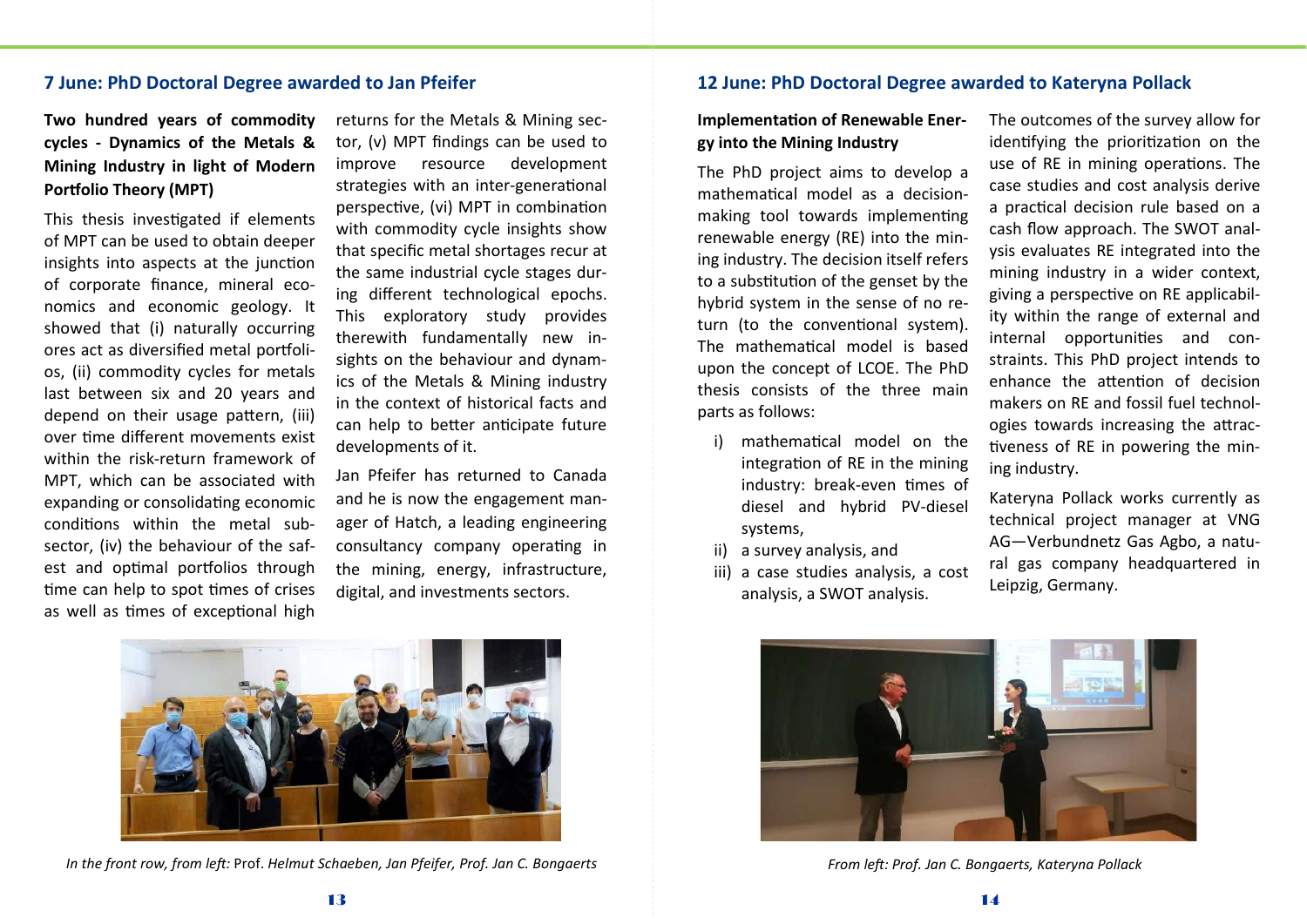#### 10 November: PhD Doctoral Degree awarded to Marija Hess

Decision making on sustainable consumption of interior paints: Comparing two case studies conducted in Germany

Decorative paint products may evaporate hazardous emissions such as volatile organic compounds and formaldehydes. This PhD thesis addresses its objectives towards the issues of environmental consciousness and the awareness of possible environmental and health impacts of paint products among the average consumers. Potential solutions to direct average consumers' awareness of environmental and health effects of the products they purchase were investigated. Therefore, two questionnaire surveys were conducted on several trade fairs for construction products in Germany. On the one hand, the first survey targeted visitors of these trade fairs, i.e. average consumers of construction products. On the other hand, the second survey with in-depth interviews targeted participants of these trade fairs that included manufacturers of indoor paints and varnishes as well as companies who used painting pigments in their manufacturing process. The results of the surveys were evaluated using statistics as well as decision-making methods. Environmental Product Declaration appeared to be a medium from in communication between a paint manufacturer and a consumer.

Marija works now at the Helmholtz Institute Freiberg for Resource Technology. She is responsible for marketing and public relations of a project "recomie" to develop sustainable solutions on mining legacies.

![](_page_10_Picture_6.jpeg)

From left: Dr. Jiangxue Liu, Mariia Hess, Prof. Jan C. Bongaerts

#### Environmental innovation at local government level

The PhD project of Florian Unger analyses the influences and impacts of the implementation of environmental innovations towards climate protection at a local government level. The consideration of the environmental innovations as one of the ontions to reduce the environmental damage through the impacts of behaviour change, modified products as well as production processes, usually focuses on the economical interactions taking place in the market sector. The local government level, or generally speaking the public sector, however, as an actor and initiator of environmental innovations is rarely investigated.

In general, the local government represents the level that has the immediate means of action for the achievement of local and national climate protection goals. It is therefore of a particular interest to identify and differentiate the different impact drivers which influence the development of environmental innovations on local level.

The main objective of the PhD project is to generate a closer insight into the evolution of innovations by the example of municipal administrations in Germany. To tackle this research complex, the project primarily deals with the question of what factors drive the innovation behaviour of the employees of

![](_page_10_Picture_13.jpeg)

the local government.

The methodical design for the PhD project is based on the Grounded Theory approach. The aim of the Grounded Theory is to generate theoretical statements in the course of the research through a gradual data collection process and the repeated test of their theoretical relevance of the "grounded" theory model. This approach is finally used to provide a model of the impact of environmental innovation in the municipal administrations in the field of local climate protection.

Currently Florian is summing up the main results of the Grounded Theory process. The PhD project has already been conducted for several years additionally to Florian's day-to-day work at the Energy Agency of the City Council of Frankfurt am Main, where he is responsible for the development of the climate protection strategy.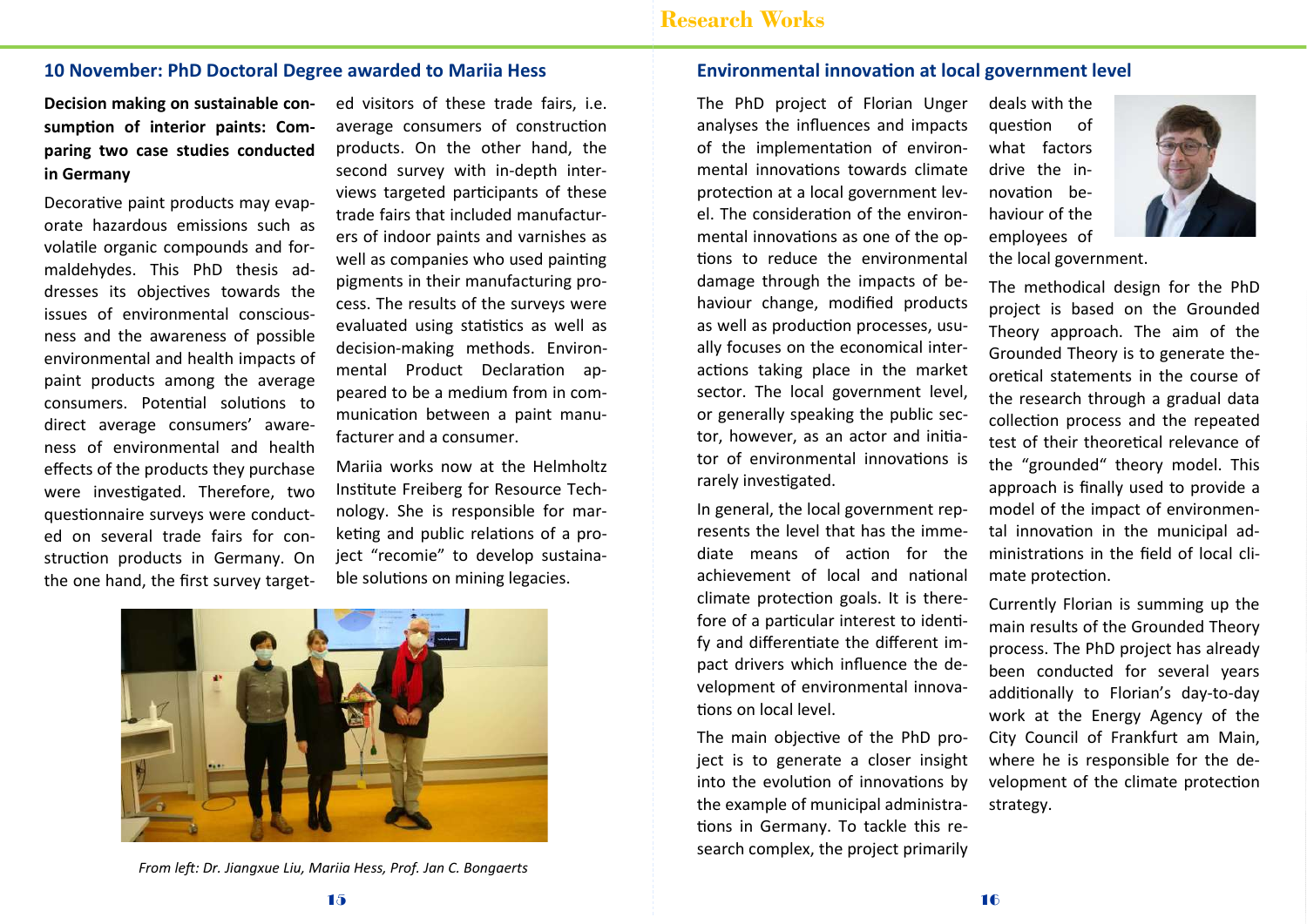## Life Cycle Analysis for the Recultivation of an Open Pit Mine

In the summer, the Surface Mining Institute received a request for a study on the environmental impacts of the flooding of a closed open-pit lignite mine. The standard process for flooding in Germany consists in a natural re-fill of the groundwater table within the open pit after groundwater pumping is terminated. For the specific closed mine, this would lead to the creation of a saline lake, due to the natural conditions of the available groundwater. Since the water authorities do not allow the creation of such a lake, alternative technical solutions are required and their environmental impacts must be shown.

In that context, two technical solutions were studied:

- i. pumping up freshwater from nearby deep wells to fill up the mine or transporting freshwater from a distant source through pipelines and
- ii. pumping up the salty groundwater for deposit in an closed salt mine at some distance

Both technical solutions were evaluated in terms of their environmental impacts with the help of a Life Cycle Analysis and using the UMBERTO software package. It turned out that the second solution is not preferable from an environmental point of view and that the first solution should be studied further to improve its environmental performance.

The project resulted in a report for the client and in a Master's Thesis report by Nomin Ganbaatar, now graduated from TU Bergakademie Freiberg. In this context, it was decided to expand research on mining with a focus on Life Cycle Analysis. As a result, another student started work on her Master's Thesis project related to the LCA of drilling and blasting. This is a conventional technology with severe environmental impacts and attempts are being made to replace it with selective cutting technologies (See RockFeel on page 8). The Thesis will result in a complete overall LCA analysis for comparison with the LCA outcomes of selective cutting technologies.

### International Online Workshop on Green Mining

In the context of the Eastern Partnership Programme of the European Union (aiming at relations between the EU and Armenia, Azerbaijia, Belarus, Georgia, Moldavia and Ukraine) and with support of the German Ministry of Foreign Affairs (Auswärtiges Amt), a four days Online conference took place in cooperation with TU Bergakademie Freiberg, Ural University of Mining in Yekatarinburg (Russia), Belarus National University of Technology and National Technical University

### **Publications**

Hess, M., Bongaerts, J.C. 2020. Differences in Perception of the Environmental and Health Impacts of Decorative Paints among the Average Consumers. Sustainability 2020, 12(11), 4495, doi: 10.3390/su12114495

"Dnipropetrovsk Polytechnika".

Participants met online on four days in November and December. Prof. Bongaerts gave three presentations entitled:

- Recultivation of mining sites: use of Life Cycle Analysis for the flooding of open pit mines
- Renewable energy in mining operations
- Opportunities of and limits to recycling for the supply of natural resources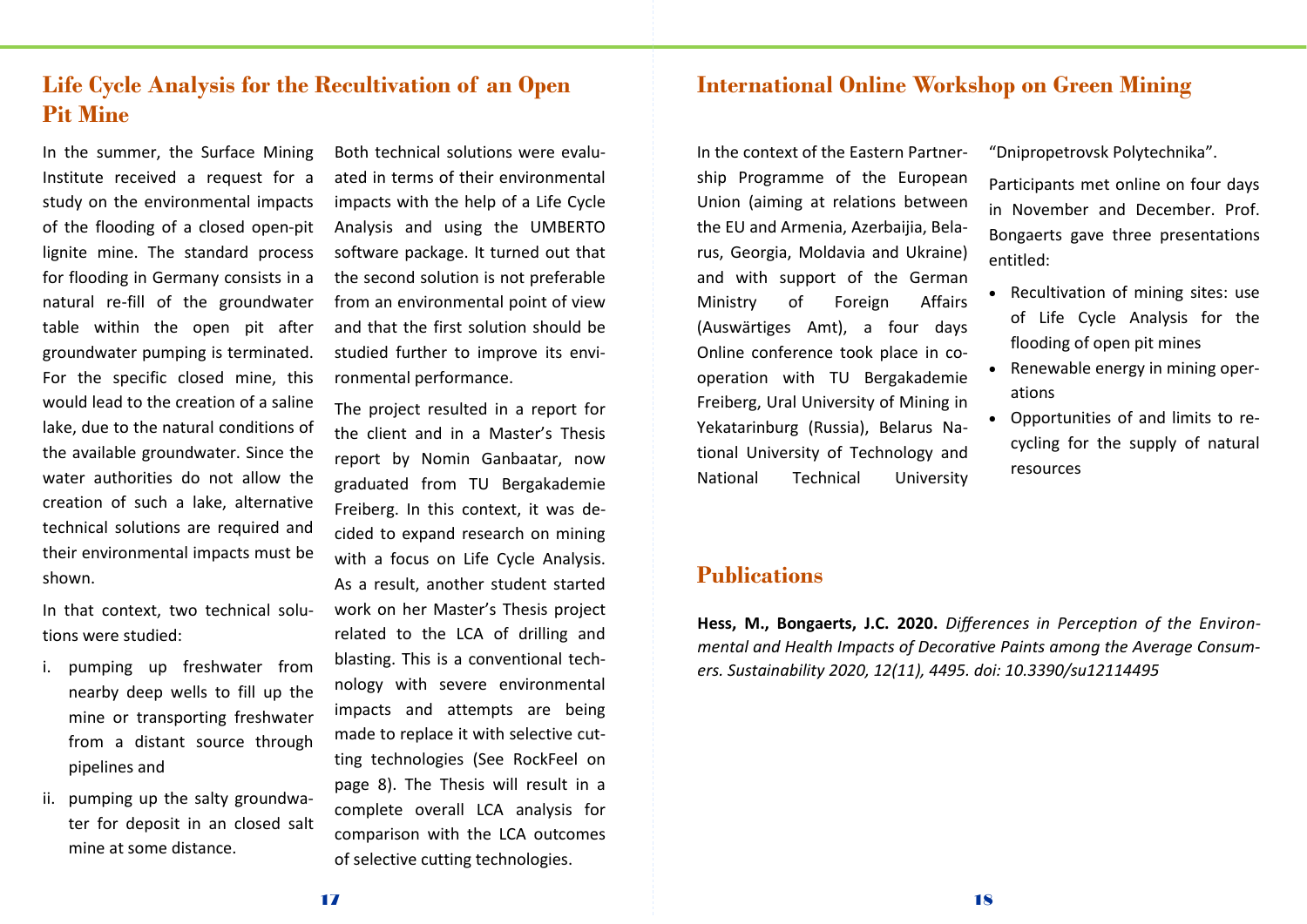Master Thesis Colloquia

| POCACITO Post-Carbon Cities of Tomorrow Workshop, Presentation on the     |
|---------------------------------------------------------------------------|
| Post-Carbon City Frankfurt am Main - Quo Vadis?, supported by the Europe- |
| an Recovery Program of the Federal Government of Germany, 3th February    |
| 2020                                                                      |

Participant: Florian Unger

Kick-off Meeting URBACT Network Zero Carbon Cities, 8th - 9th July 2020 Participant: Florian Unger

Workshop with the Ministry of Energy Israel, Presentation of the Low-Carbon City Strategy of the City of Frankfurt am Main, 10th August 2020 Participant: Florian Unger

Ecoprofit-Network Workshop Germany, Presentation on the potential of the Ecoprofit network approach to support the local climate protection targets, 1th October 2020

Participant: Florian Unger

International Urban Cooperation Programme (IUC), 6th Exchange meeting of EU and Japanese Cities, 24th November 2020

Participant: Florian Unger

URBACT Zero Carbon Cities Masterclass session 1 & 2, 8th - 9th December 2020

Participant: Florian Unger

| Hassan Afzal              | Organizational Development and Change: A Pro-<br>posed Business Plan for a Company                                                                                                                                                         |
|---------------------------|--------------------------------------------------------------------------------------------------------------------------------------------------------------------------------------------------------------------------------------------|
| Anthony Ansu-<br>Gyeabour | Emission of Carbon Dioxide (CO <sub>2</sub> ), Methane (CH <sub>4</sub> )<br>and Nitrous Oxide (N <sub>2</sub> O) from Hydroelectric Reser-<br>voirs in Tropical Areas and Substantiated Improved<br>Climate Mitigation Option (HydroResp) |
| Ahmer Rehman              | A Business Plan for Marketing of Shan Foods in Ger-<br>man Supermarkets                                                                                                                                                                    |
| Unjila Nifat              | Analysis of consumer behaviour with respect to sec-<br>ond-hand clothing with a case study of Bangladesh                                                                                                                                   |
| Rizwan Nasir              | Marketing of Electric Vehicles in Pakistan - Consumer<br>influencing Factors for the Adoption of EVs                                                                                                                                       |
| Kwabena Ofori             | Health and Safety Management in the Construction<br>Industry: Assessment of the Building Construction<br>Sector in the Accra Metropolis of Ghana                                                                                           |
| Najamulhuda Ali           | Changes in rainfall pattern and climate change in Pa-<br>kistan and Nigeria                                                                                                                                                                |
| Rubaya Hossain            | A Student Project on Plastic Packaging in Bangladesh                                                                                                                                                                                       |
| Nomin Ganbaatar           | Umweltbilanzierung von wasserwirtschaftlichen Auf-<br>gaben in der Wiedernutzbarmachung der Tagebaue<br>im Helmstedter Revier                                                                                                              |
| Suren Dhanasekaran        | Integrated Reporting in Forest Sector: the quality of<br><b>Environmental Disclosure evaluation</b>                                                                                                                                        |
| Md Saqib Farabi           | A methodology for forecasting lithium demand for e-<br>mobility in Germany: a scenario approach                                                                                                                                            |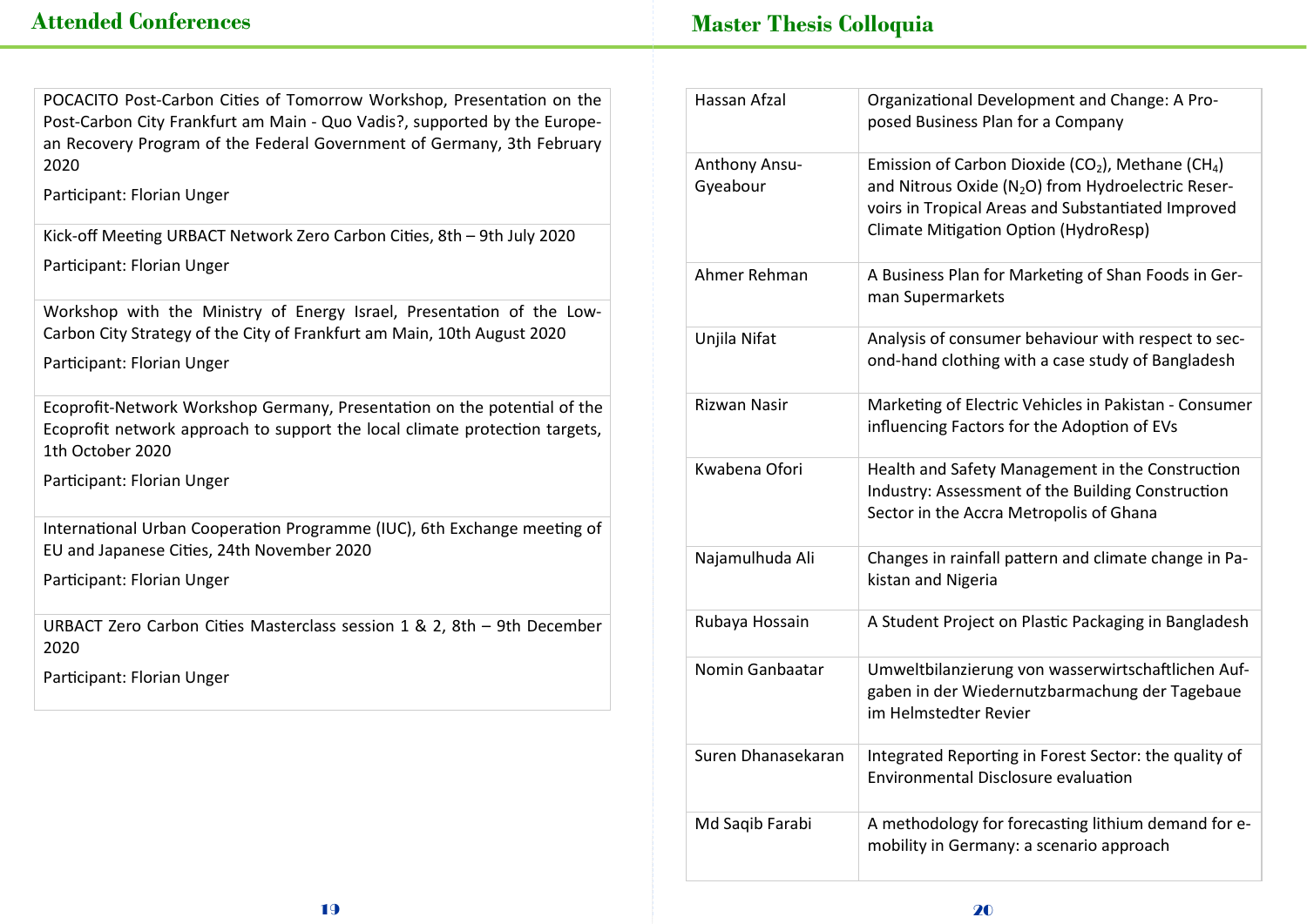## Development of Sustainable Packaging

As part of the #EUGreenDeal, the Circular Economy Action Plan tightens the requirements on packaging and plastics products, particularly items of single use. Peter Görlitz. IM-RE 2009, supports this development as sustainability manager of a packaging company. His role involves running trials with paper packaging in collection, sorting and reprocessing systems and guiding the internal development of new products with design for recycling guidelines.

These activities take place in an environment of conflicting priorities between food safety and shelf life, recyclability and recycled content, suitability for mass production and costs. as well as the latest developments in

![](_page_13_Picture_4.jpeg)

Peter Görlitz at the IMRF 20 Years Celebration

![](_page_13_Picture_6.jpeg)

materials, sensor technology and robotics. Furthermore, it means engagement with numerous stakeholders. starting from the European Commission, national legislators, Extended Producer Responsibility schemes. trade associations going down to municipalities, retailers, brand owners, operators of sorting and reprocessing facilities, certifiers and many more.

Even though recycling systems for packaging are widespread in most European countries, for a truly circular economy, significant developments in the fields of technology, legislative framework and supply chains are still needed.

For more information of his project please assess:

https://ec.europa.eu/info/strategy/priorities-2019-2024/european-greendeal en#documents

## Conserving Biodiversity in High Seas

Since 2012, Jiliang Chen, IMRE 2002, is specialized in climate change policies and the conservation of the Antarctic marine ecosystem. He engages in the Commission for the Conservation of Antarctic Marine Living Resources and the Antarctic Treaty Consultative meetings, and publishes papers in various journals and newsletters. He is now leading an ocean policy program of a Chinese environmental NGO, Greenovation Hub.

The main goal of his program is to support China's constructive participation in the governance of the high seas. He works on issues including marine protected areas and sustainable fishery in various international negotiations. "The next decade would be critically important for combating climate change and biodiversity degradation. We hope the next conference of the parties of the convention on biological diversity will set up ambitious goals to boost conservation actions in next decade," Jiliang said, "the climate crisis and the nature crisis is interconnected. We must act now, before it is too late!"

![](_page_13_Picture_14.jpeg)

Jiliang Chen at the International Symposium on the Conservation and Sustainable Use of Marine Biological Diversity Overseas beyond National Jurisdiction

![](_page_13_Picture_16.jpeg)

Jiliana Chen at the IMRE 20 Years Celehration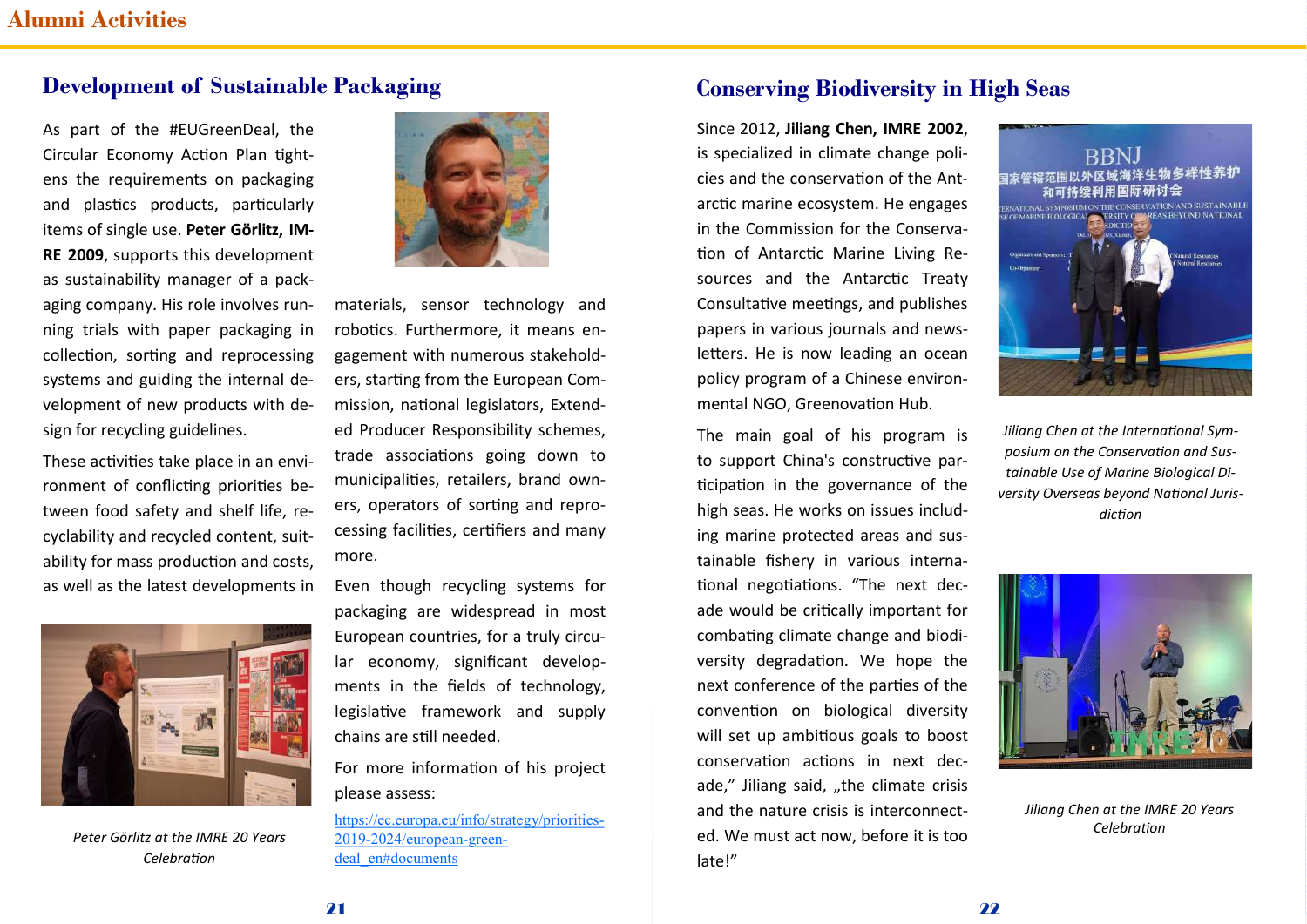## Installation Photovoltaic and Solar Water Heating Systems at DAAD´s Regional Office in Mexico

possible.

In the second week of December 2020. a 4.44KWp photovoltaic svstem has been installed at DAAD's regional office in Mexico City which is responsible for Mexico as well as Costa Rica and Central America. The system has 12 solar modules of 370Wp each and a central 3.8KW SMA inverter. It will produce estimate of 6 000 KWh electricity yearly and avoid 5  $CO<sub>2</sub>$  tonnes of Green House Gases (GHG) emitted to the atmosphere.

The installation was completed by the local company ECOMADI in which Augusto Mosqueda Solis, IM-RE 2006 is the technical leader. Together with DAAD, he has been

![](_page_14_Picture_3.jpeg)

The project also includes the installation of a flat collector type solar water heating system with a 150lts storage tank.

Both systems are expected to provide 100% of hot water and electricity needs of DAAD's regional office. Final permits are expected to be issued in January 2021 in order to let the system operate as a grid tied system.

![](_page_14_Picture_6.jpeg)

![](_page_14_Picture_7.jpeg)

Photovoltaic and Solar Water Heating systems installed at the DAAD's regional office in Mexico City

## Innovative Exploration

TheiaX (theiax.de) is a spin-off project of the Exploration department of the Helmholtz Institute Freiberg for Resource Technology (HIF) part of the Helmholtz-Zentrum Dresden -Rossendorf e. V. (HZDR). Having been granted a 12-month funding via the Helmholtz Enterprise program, the aim is for TheiaX to become a stand-alone legal entity by Q2 2021.

The backbone of ThejaX is the combination of hyperspectral imaging technology and in-house developed machine learning algorithms to support mining companies with their resource modelling.

TheiaX offers sustainable, reproducible and tailored Outcrop, Mine-Face and Drill-Core mapping services. When compared to traditional methods, TheiaX is safer, quicker, provides a better spatial understanding of mineralogical variability and allows for near-real-time decisionmaking.

![](_page_14_Picture_13.jpeg)

![](_page_14_Picture_14.jpeg)

Christian Christesen, IMRE 2011, responsible for Technology Transfer at HIF, has actively supported TheiaX since 2019. Chris is also part of the core TheiaX team and is responsible for sales, business development and project management.

In 2020, with proven and validated tailored solutions for the mining industry, TheiaX provided services (via HZDRI GmbH) in Greenland, Bulgaria, Greece, Czech Republic and Germany.

![](_page_14_Picture_17.jpeg)

Christian Christesen at the IMRE 20 Years Celebration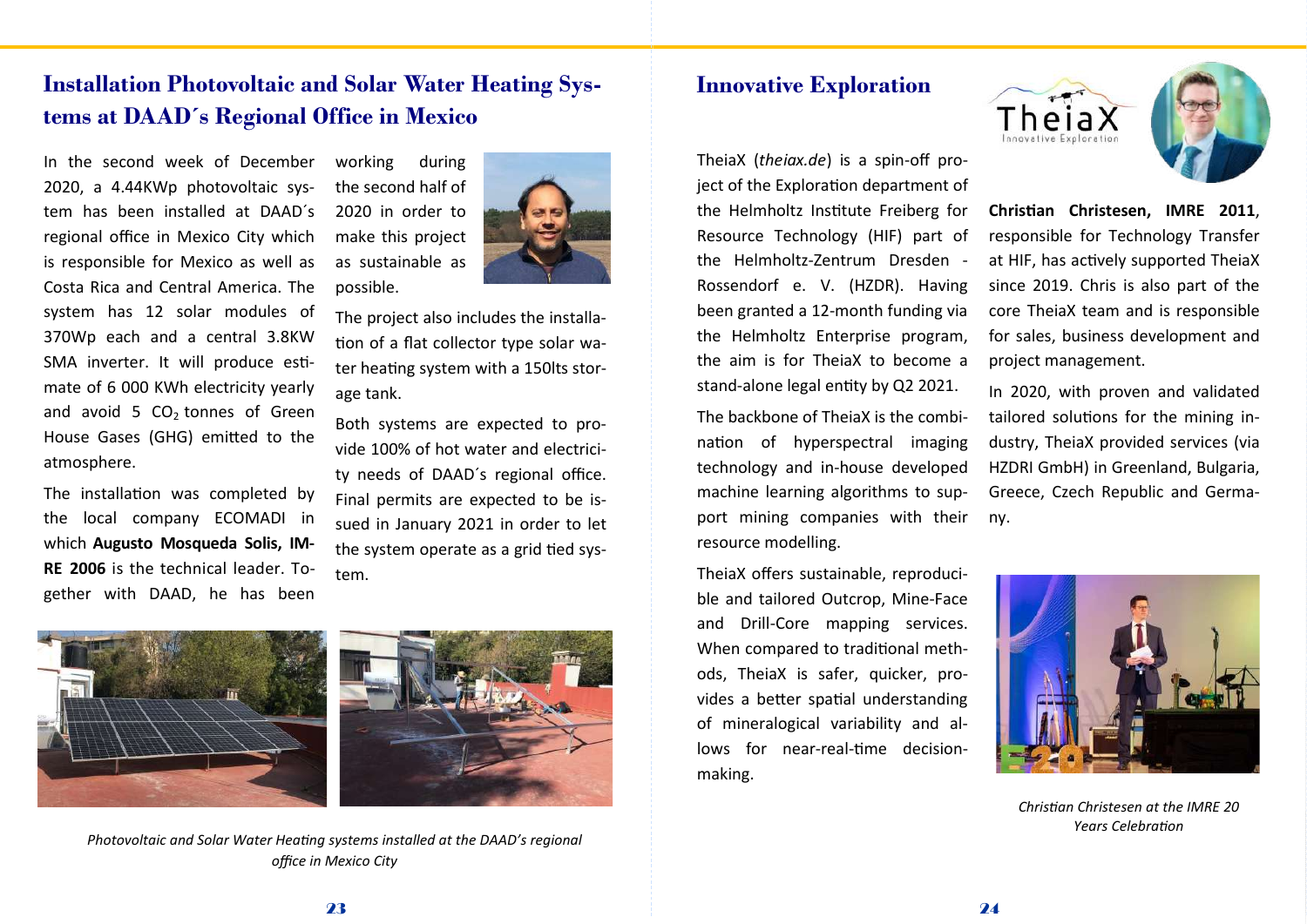## Development of Sustainable Artisanal and Small-Scale Mining in Ghana

Torkornoo and Associates (TAL) was established in 2004 first by Samuel Torkornoo who was later joined by Edmund Hassan (both are IMRE 2002). The company provides a wide range of consultancy services to the natural resources sector of Ghana and West Africa as a whole. TAL's core business is in the business of mining, spanning mineral exploration and related activities in the entire value chain of mining.

Despite the ravaging effect of Covid-19, the year 2020 was memorable for Sam and Edmund. Their collaboration with two partners from Sachsen yielded very positive results:

Together with Beak Consultants of Freiberg, TAL won a contract spon-

sored by the World Bank group to investigate and geologically identify economically viable areas for artisanal and small-scale mining concessions in the Dunkwa area of Ghana.

Similarly, with ibes AG of Chemnitz, TAL won another World Bank sponsored project to undertake pilot feasibility studies for the establishment of small scale mining incubation centres in Ghana. The study sought to provide a framework for piloting and implementation of incubation centres as part of a package of formalizing and creating conditions for orderly, safe, sustainable and environmentally sound development of artisanal and small-scale mining in Ghana.

![](_page_15_Picture_7.jpeg)

Edmund Hassan and Samuel Torkornoo working on site of a small-scale mine in Ghana

# DAAD Alumni Seminar 2021: Water in Africa in Balance with Human Needs and Nature with Participation in IFAT Africa 2021

Over 300 million Africans have no access to clean and safe water for drinking, 700 million Africans lack adequate sanitation because of poor living conditions. Both have a serious impact on poverty reduction efforts and economic progress. In a publication entitled "Africa Water Vision 2025" by the UN Economic Commission for Africa, key issues related to water management were identified and an "Africa Water Vision 2025" was proposed.

It is the intention of the convenors to deliver a practical contribution to some of the objectives of the "Africa Water Vision 2025" with a seminar programme sharing experiences with water projects having passed an ..African Test of Performance". The projects will be presented by the convenors and by the Alumni participants. The envisaged audience consists of "practicing experts" who are involved in water projects and show a strong motivation to learn from each other and, in consequence, extend the established DAAD Africa

Alumni Water Network (GAWN Germany Alumni Water Network).

The seminar and the participation in IFAT Africa 2021 are offered by the German Academic Exchange Service (DAAD) in the framework of the programme Alumni Special Projects. The International Alumni Seminar is organized by TU Bergakademie Freiberg in Partnership with Hochschule für Technik und Wirtschaft Dresden. The costs will be mainly covered by funds from DAAD provided by the German Federal Ministry for Economic Cooperation and Development (BMZ).

The seminar is scheduled in the runup to the trade fair IFAT Africa 2021, the leading German Industry and Trade Fair for Waste. Water and Environmental Technology in the region. The partner host university of the seminar will be University of Johannesburg.

![](_page_15_Picture_15.jpeg)